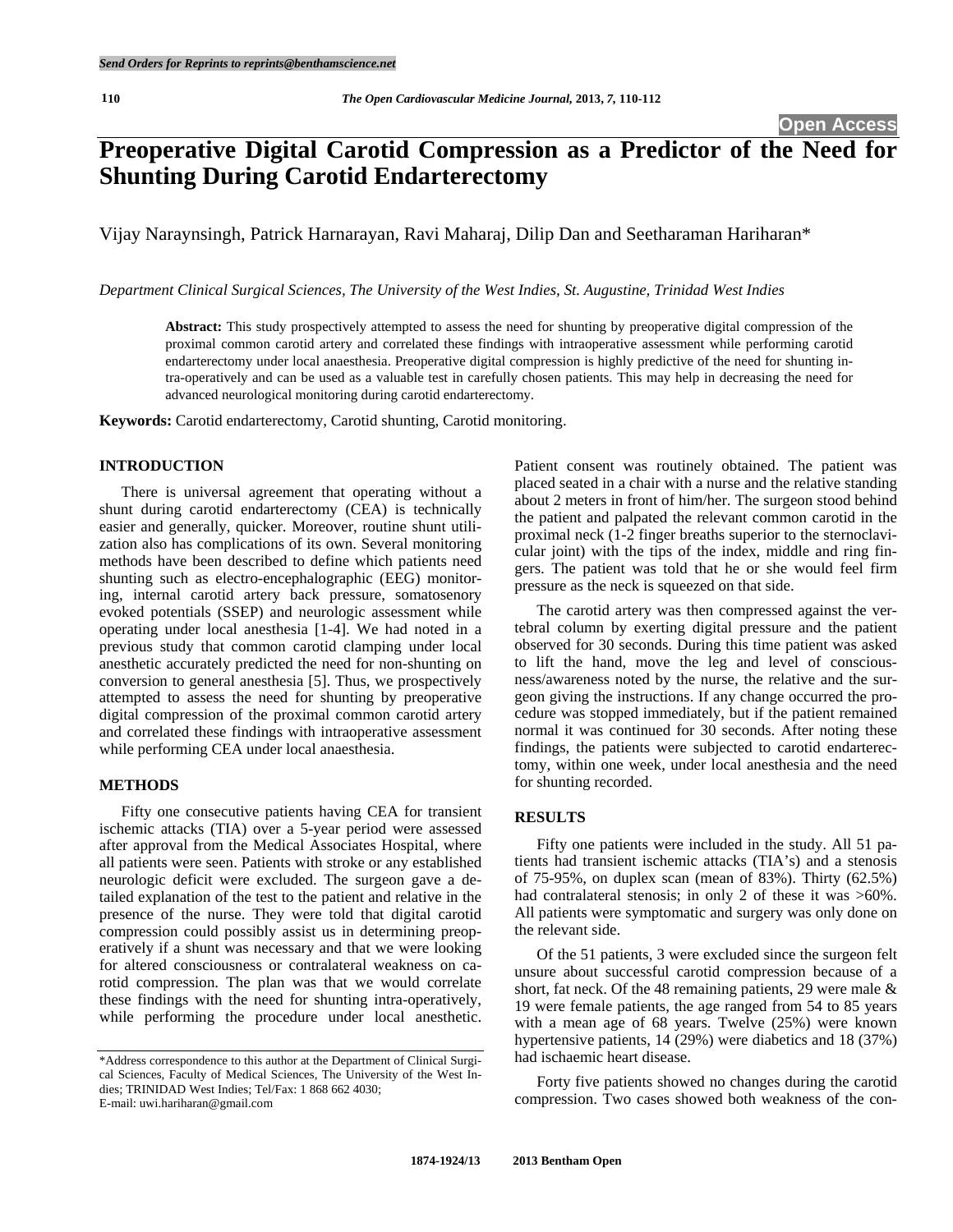#### *Myocardial Perfusion SPECT Utility in Predicting Cardiovascular Events The Open Cardiovascular Medicine Journal, 2013, Volume 7* **111**

tralateral side and altered consciousness within 10 seconds of compression. A third patient developed profound altered consciousness with no discernable lateralizing signs. In all 3 cases, these findings were completely reversed within 5 seconds of release of digital compression.

 Table **1** shows the predictive ability of the test undertaken, the sensitivity was 100% and the specificity was 98%.

 At surgery, conducted under regional anesthesia as we previously described (5), all 45 patients who showed no symptoms on digital compression did not need shunting at surgery and tolerated carotid clamping well. Both patients who had altered consciousness and contralateral weakness needed shunting. The patient who became very drowsy with no discernable weakness did not need shunting. One patient who initially tolerated clamping developed weakness after 7 minutes of clamping; this reversed completely on expeditious endarterectomy and clamp release 7 minutes later. Clamp time ranged from 12-30 minutes with a mean of 19 minutes.

## **DISCUSSION**

 Since carotid surgery without shunting should be both technically easier and quicker than if a shunt is used it would be useful if we could predict preoperatively, which patients are likely to need a shunt.

 Thus far, the techniques of EEG, stump pressure, SSEP and neurologic monitoring in the awake patient are all intraoperative assessments of the need for shunting. In a previous series, if we had to convert the patient to general anaesthesia during carotid endarterectomy, we would first test clamp the common carotid in the awake patient. If clamping was tolerated after 3 minutes of clamping with no neurologic deficit, we would proceed to general anesthesia and surgery without shunting with good results [5]. Based on this observation we thought that we might be able to predict the need for shunting by preoperative digital compression of the common carotid. We felt that compression, well proximal to the bifurcation would be quite distant from the plaque and not risk embolisation or dissection. However, we were aware that possible errors could arise from (a) uncertainty of complete occlusion (as happened in the 3 excluded cases) (b) back flow perfusion from the external carotid to the internal (c) occlusion of the internal jugular vein and (d) possible asystole from pressure on the vagus nerve, especially in persons with hypersensitive carotid sinus [6]. In spite of these possible confounding factors, digital compression accurately predicted all 45 cases which needed no shunting. Of the 3 cases that may have needed shunting one actually tolerated cross clamping and CEA with no need for a shunt. It may be that jugular vein or vagal compression could have contributed to his symptoms on digital pressure and these were not relevant at surgery where only the arterial system was occluded.

 The greater the degree of stenosis, the smaller would be the net diminution in cerebral perfusion on clamping this very stenotic vessel. In our series, all patients had TIA's and mean stenosis of 83%. Thus, clamping would produce only a small diminution in flow if the systemic blood pressure is maintained. However, relative intraoperative hypotension can precipitate neurologic deficit and the need for shunting during cross-clamping [7]. There is evidence suggesting that more hemodynamic instability occurs under general anesthesia; thus, loco regional anesthesia could reduce the need for shunting due to hypotension [8].

 In general, the need for shunting during CEA performed under loco-regional anesthesia ranges from 2-10% [4, 5, 7, 9]. Thus, it would appear unnecessary to do the procedure under GA with routine shunting or with special monitoring such as EEG, SSEP or stump pressure. In fact, there is some doubt the absolute reliability of these as predictors of need for shunting [9]. Moreover, it is clear that these monitoring techniques involve significant cost [10]. Also, anatomical abnormalities in the circle of Willis could influence the need for shunting [11]. However, since digital compression is carried out in the fully awake patient preoperatively, it is not necessary to study the anatomy of the intracranial vasculature to assess the need for shunting. Thus, time consuming and expensive arteriography can be avoided in the large majority of patients who have a negative digital compression test and may be considered in the few patients with a positive test to look for anatomical abnormalities or tandem lesions [12].

 Of course, there are large numbers of CEA's done under GA with no shunting at all, and with acceptable complication rates [13-15]. However, most surgeons do not engage in this practice and prefer to either shunt routinely or selectively.

 Our observation that it might be possible to identify, preoperatively, those patients who do not need shunting could be useful in planning surgery; this could be particularly relevant in situations like ours where resources and monitoring facilities are quite limited. This possibility needs to be further tested in a high volume centre with a large number of patients, where CEA is performed under LA.

**Table 1. Predictive Ability of the Digital Compression Test** 

| <b>Variable</b>                     |     | <b>Preoperatively Predicted to Need Shunt</b> | <b>Preoperatively Predicted that Shunt is Not needed</b> | <b>Total</b> |
|-------------------------------------|-----|-----------------------------------------------|----------------------------------------------------------|--------------|
| Shunt needed intraoperatively       |     |                                               |                                                          |              |
| Did not need shunt intraoperatively |     |                                               | 45                                                       | 46           |
| Total                               |     |                                               | 45                                                       | 48           |
| Sensitivity:                        |     | 100%                                          |                                                          |              |
| Specificity:                        |     | 97.8%                                         |                                                          |              |
| Positive Predictive Value           |     | 66.7%                                         |                                                          |              |
| Negative Predictive Value           | $=$ | 100%                                          |                                                          |              |